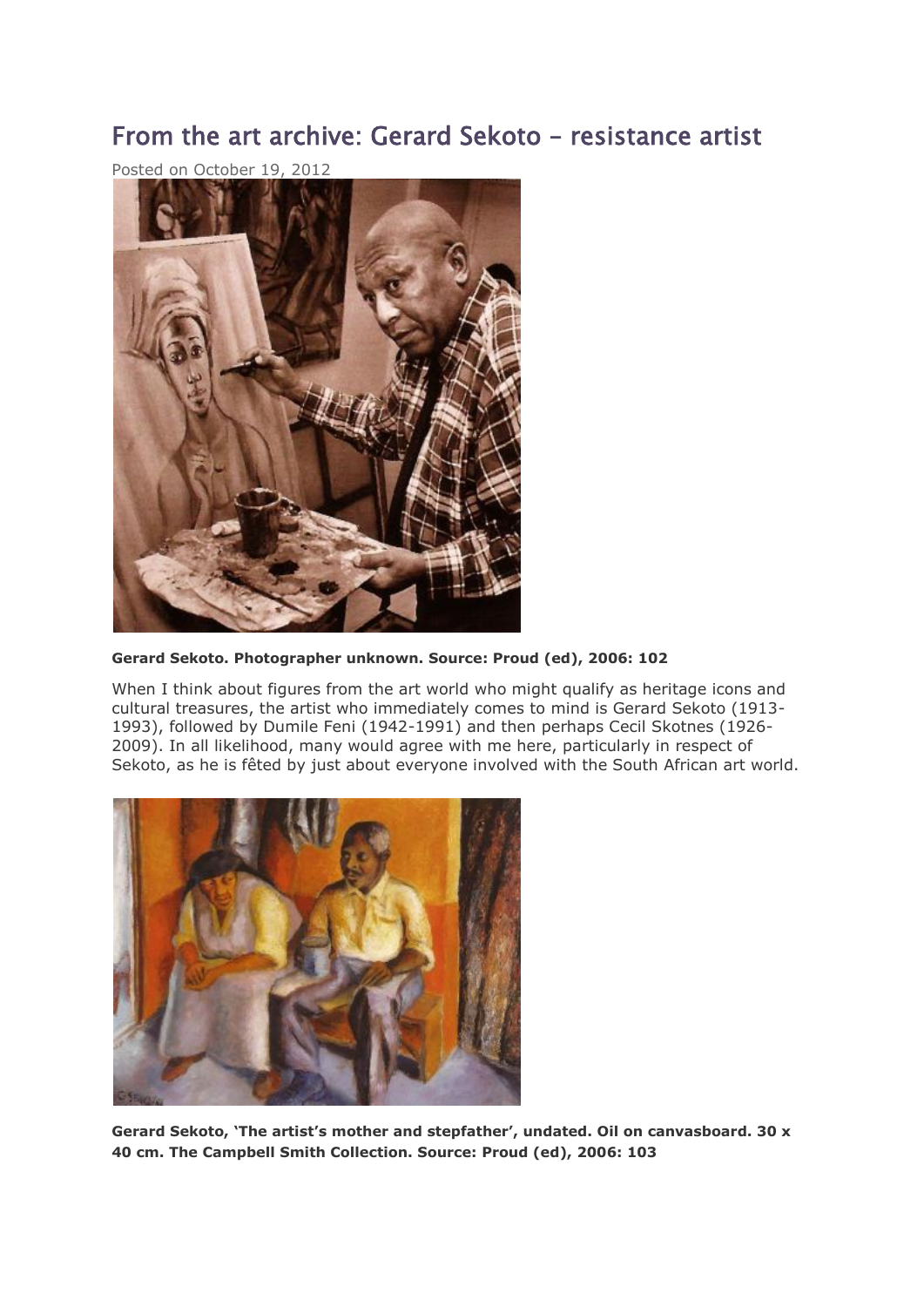Thanks to some excellent research by Barbara Lindop and Chabani Manganyi, the details of Sekoto's biography are relatively well known, especially to the cultural intelligentsia. In brief, Sekoto, a pioneer of African modernism and a highly skilled social realist painter, was born at the Lutheran Mission Station at Botshabelo ('place of refuge') in what is now Mpumalanga. Educated at the mission school there, he was reared according to the missionaries' axiom that "to be Christian was to be civilised and to be civilised was to be Christian." He studied at the Diocesan Teachers Training College in Pietersburg (now Polokwane), graduating to become a member of the growing black professional class of his time. In 1939, just a year after becoming a full-time artist, he forsook his rural roots for the bright lights of Johannesburg, where he benefited from the assistance, training and patronage of white liberal benefactors and collectors, without whom he probably would not have become such a significant figure in history. By the mid-1940s he had established himself as a painter of great merit, to the extent that even *Time* magazine wrote about him in a 1949 feature article.

Sekoto lived in a world described by Nobel Peace Prize laureate Albert Luthuli as one in which a great "awakening was taking place" (Couzens, 1985: 353), referring to the rise of a modern African consciousness, replete with political awareness. Sekoto was very much part of that awakening as he represented its cultural arm, along with other first generation black artists, such as George Pemba and John Mohl, and also writers like Herbert IE Dhlomo and Benedict Wallet Vilakazi.

In his politics, Sekoto was as much an agent for equality and African aspirations as any other resistance figure of the black petty bourgeoisie of his day, of which he was a member. But what set him apart from others of the growing black intellectual class – politicians, teachers, journalists, priests, lawyers, entrepreneurs and those who served in public life – was that he was driven by an unusual calling for blacks in the 1930s: he wanted to become a professional artist, using as he put it, "[his] own walking sticks" (Manganyi, 1996: 27).

An astute, politically aware individual, Sekoto was of a class that sought opportunities and progressive trends in the world, particularly in so far as these could be used to assist blacks with advancing out of underdevelopment and the trap of oppression. Somewhat gripped by the colonial fantasy that Europe was the epicentre of the world, he emigrated to Paris, the Mecca of art in his view, in 1947. Sekoto's life in exile was one of struggle and alienation in post-war Paris, but he also achieved considerable acclaim, exhibiting in quite a few European capitals. Described as "the father of the exiled home", he eventually became such a prominent figure abroad that he was sought after by visitors from all over the world, including many South Africans who kept him informed of developments back home. He never returned to the land of his birth, in spite of pleas for him to do so in the late 1980s.

When Sekoto left South Africa, this is what Mohl had to say to him: "South Africa or Africa needs artists badly, you see, to paint our people, our life, our way of living, not speaking in the spirit of apartheid or submission, but there are no artists here and there are no black artists…" (Couzens, 1985: 252).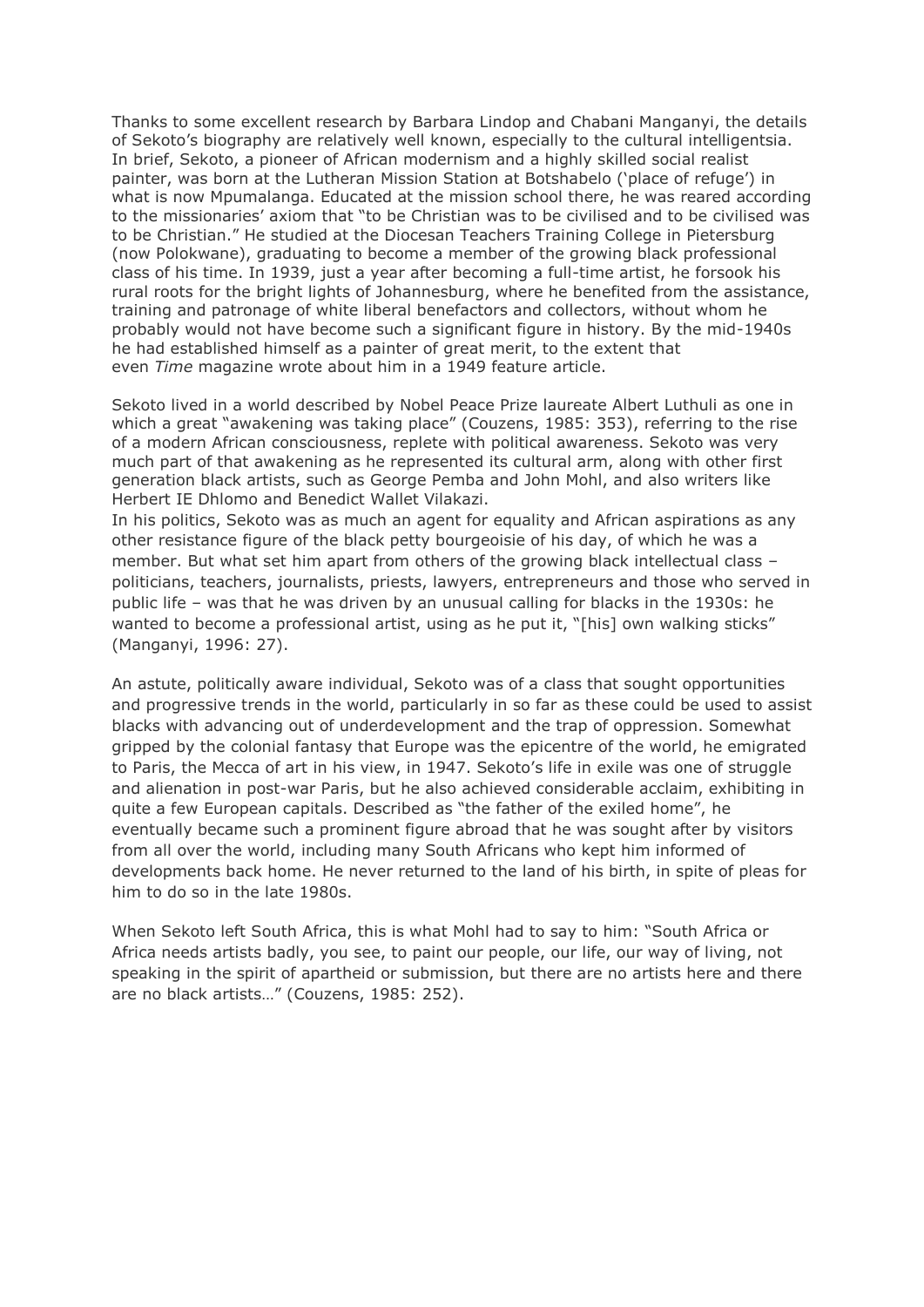

## **Gerard Bhengu, 'Smiling Young Man with Feathered Headdress', undated. Watercolour and ink on paper. 25 x 16 cm. MTN Art Collection. Source: Hobbs (ed), 2006: 57**

Mohl never explained what he meant by "not speaking in the spirit of apartheid or submission." What could he possibly have meant? Well, what he was probably referring to was a strong trend in the art market at the time. Somewhat in tandem with the colonial and apartheid view that blacks were a 'breed' apart, what many white collectors expected of black artists was an art that, through their eyes, represented cultural apartness, if I can put it like that, or what was called "native studies". And such works were those depicting the 'authentic', mystical and exotic African, showing 'tribal' life and customs – something like we see in Gerard Bhengu's 'Smiling Young Man with Feathered Headdress' (undated).

If Mohl's statement meant taking a stand against pandering to the tastes of a white art market seeking voyeuristic pleasure from artworks that were understood as windows onto a 'primitive' African world, then it also meant that new subjects and identities had to be developed in order to break free of white expectations of black artists. So it was that Sekoto, and also Mohl and Pemba, turned their attention to those who had been forced off the land since the Gold Rush of the late 19th century to prop up a wage economy regulated by a growing web of racial laws. Their lives had been disrupted; they had come to assume, to varying degrees, the outlook of a modernised urban people, and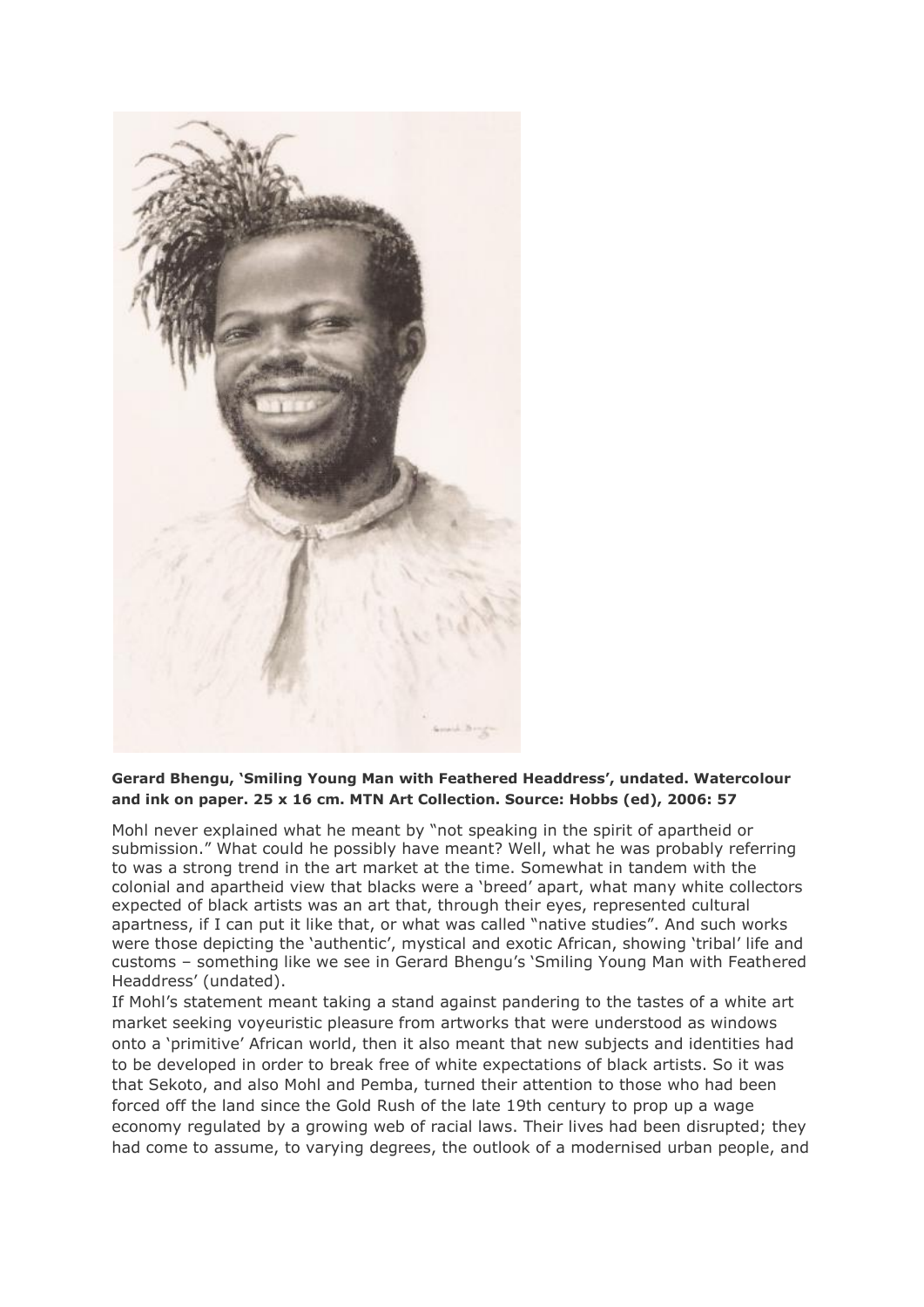they lived in the slumyards and townships of Johannesburg – they were the black working class.



### **Gerard Sekoto, 'Women working outside a house', undated. Oil on canvasboard. 28.5 x 39 cm. The Campbell Smith Collection. Source: Proud (ed), 2006: 108**

Sekoto painted the black working class of the 1940s against a backdrop in which most whites, because of the divides of segregation and class polarisation, knew very little about black, and also 'coloured', life. What Sekoto did was to reveal to whites, the primary consumers of art at the time as is largely the case today, and the world at large, the lives of people who were confined to townships when they were not toiling in the white economy. These people were those who lived in Sophiatown (Johannesburg) and Eastwood (Pretoria), although he also captured the lives of residents in District Six (Cape Town), another largely working class area to which, by his own admission, he was attracted because of its gaiety, celebratory zeal and sense of theatre. His empathetic depictions of black and 'coloured' urban life in these areas constitute an archive that is amongst the most valued in South African art history, not least because it represents a record of life in areas that were all subsequently declared white and demolished by apartheid's bulldozers.

In depicting those who were considered only good enough to keep the wheels of industry turning and the kitchen sinks of leafy white suburbs clean, Sekoto, along with his fellowtravellers like Mohl and Pemba, pioneered a genre that is today commonplace and a cornerstone of South African culture – 'township art', today a somewhat controversial term as it pigeonholes black artists, creating expectations about what they should be producing. Nevertheless, every artist who has worked in this genre – and there are many – follows in the footsteps of Sekoto and his cohorts, as do all black artists who have pledged themselves to art as a career.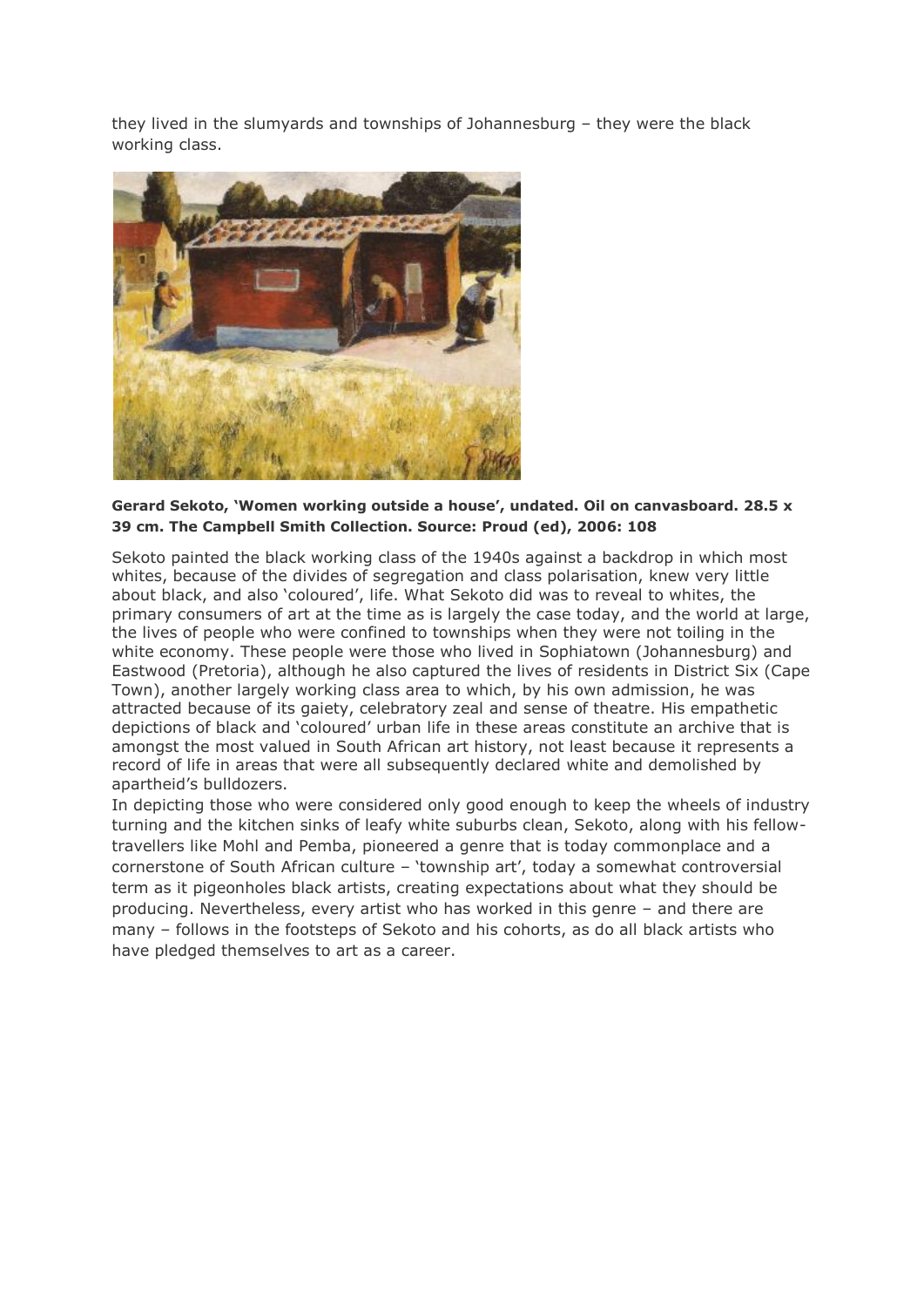

#### **Gerard Sekoto, 'Soka Majoka' (Sixpence a Door), 1946-7. Oil on canvasboard. 55.1 x 74 cm. Bowmint Collection, Pretoria. Source: Miles, 1997: 76.**

Sekoto's sparkling, exquisitely beautiful and compelling representations of ghetto life in Sophiatown, Eastwood and District Six tell a story about the lives of a people burdened by racial and class restrictions – a story about black and 'coloured' life under siege. In his narrative about the besieged ghetto life of working class blacks and 'coloureds' in the years just before apartheid became official state policy in 1948, the characters go about their daily lives as if it were 'business as usual', no matter the constraints and weight of oppression on their lives. Rendered with enormous compassion, these characters are mostly engaged in some activity or the other, such as working, praying or talking, making for a visual narrative about human behaviour. What's more, they, strangely enough, never display anguish, agitation, trauma or dissatisfaction with their life conditions. While they might be poor and subjugated by an immoral social, economic and political system, they show no sense of life as a human crisis. And importantly, as they always seem to be shaping their existences through activity, they are never portrayed as despairing, helpless victims of oppression.

What we have with Sekoto is the artist as a sort of sociologist who studies and observes human conduct, or, alternatively, the artist as a social historian who renders the lives of 'ordinary' people. Because we don't see any people rising up to overcome their oppression in his South African work – he produced a few paintings about political life in South Africa while in France – it might seem as if his work is bereft of politics. And because it is seemingly without politics, some would probably conclude that Sekoto is not a resistance artist, i.e. an artist who uses his art as a vehicle to critically challenge, or at least engage, an oppressive system. This view of Sekoto as an apolitical artist is in fact re-enforced by the artist himself, who said that "he did not want to hoist a flag" (Manganyi, 1996: 35), implying that political gusto had no place in his art. And exactly why he did not want to hoist that flag was simply because he was a creatively intelligent conduit through which flowed the 'politeness' and political conservatism of the 'go gently' generation of which he was a member – a generation believing in prayer meetings, dialogue, petitions, and acting 'responsibly', rather than radical action, such as strikes, boycotts and civil disobedience campaigns.

But no matter what Sekoto had to say about not wanting to hoist a flag in his work, he is, in my view, and without a doubt, a resistance artist. Any thinking to the contrary is, I would argue, quite erroneous. What we should consider here firstly is that he saw his art as a vehicle for dialogue and exchange between the 'races' in the interests of breaking down cultural barriers and the walls of prejudice. He put it like this in 1961, fourteen years into his exile in France: "Art is a human virtue and I have given my whole self to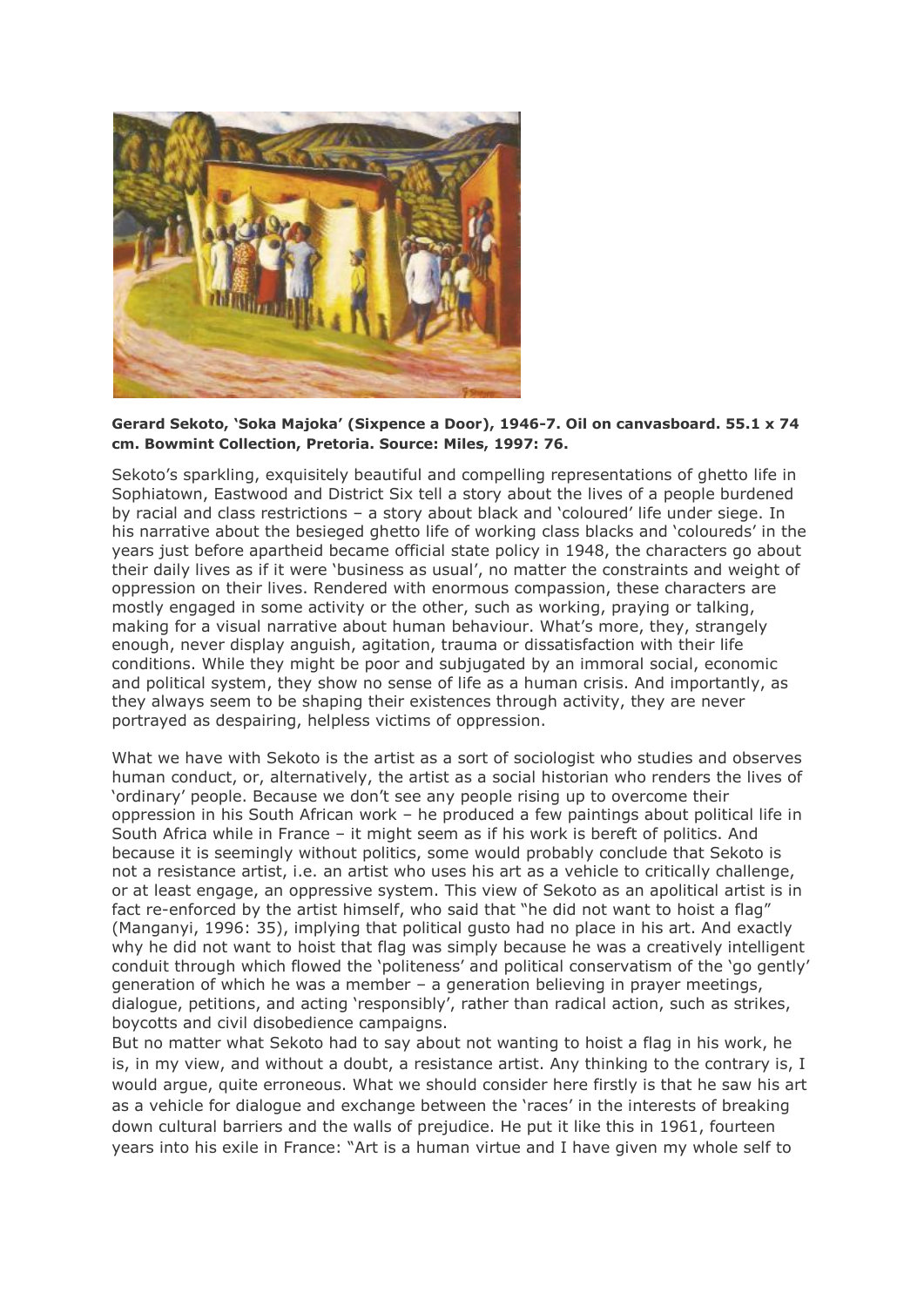it, for it promotes human understanding among races rather than destroy it" (Manganyi, 1996: 103).

As an artist seeking to build human understanding through his art, what I think Sekoto sought was to challenge the white colonial and apartheid perception that "deemed [blacks] to be savages prone to witchcraft, cannibalism and other vices credited to barbarians," as TD Mweli Skota, the General-Secretary of the ANC from 1923-27, put it in 1930 (Couzens, 1985: 4). Sekoto's antidote to this casting and degradation of blacks as barbarians, and as inferior beings, was to render them with great dignity, always depicting them as noble beings in the face of hardship. And because his representation of blacks as people of innate worth constitutes a counter-narrative to skewed colonial notions about the other, this is why I consider him to be a resistance artist.

Although he achieved success as painter in the 1940s, earning enough money from sales of his work for a passage to France, it was only in the late 1980s that Sekoto was really elevated to a pivotal place in South African art history. That it came so late in his life – he was by now an old man – was because, until then, black artists were virtually written out of South African art history. As the country marched towards 1994, a new revisionist art history began to emerge, based on the recovery of lost history and new values, such as cultural diversity and inclusiveness. Sekoto stood at the forefront of this new art history.

Because he, as an artist in the Western mould, was among the first to insert black creative intelligence into the white art market and public consciousness, because he was a resistance artist of great calibre, and because his beautiful works about black working class life are signposts of South African culture, Sekoto is today a celebrated figure of the post-apartheid heritage landscape. Postage stamps featuring his paintings were issued in 1996; Becker Street in Newtown, Johannesburg, was renamed Gerard Sekoto Street; and he is only one of a handful of artists to be awarded the Order of Ikhamanga (in Gold) – an honour bestowed upon him in 2003 by President Mbeki for not only "exceptional achievement in the arts," but also, notably, for his "contribution to the antiapartheid struggle."

Such honours are, of course, well and good, but the state can do more to cement the Sekoto legacy in the public mind. While I was writing this article, Jo-Anne Duggan, the Director of the Archival Platform and a colleague with whom I have worked for some 25 years now, told me about her recent visit to Botshabelo in Mpumalanga, where Sekoto was born. At the time of her visit, Jo-Anne, however, had no idea that this was his birthplace as there was nothing in the town to indicate that this was so. A simple plaque or monument with a bit about his life-story would do the job, although an interpretation centre with reproductions of his work would be even better. Or what about a Sekoto museum as we have with the Walter Battiss Museum in Somerset East in the Eastern Cape, where the artist was born in 1906? Or is that too much to ask? The state does much to commemorate South Africa's icons of the political struggle against apartheid through remembrance gardens, museums and the like, but in securing the country's cultural legacy, it needs to step up a notch or two.

And there is also something else that the state should think about. Sekoto, a recipient of one of the highest national cultural honours in France, the award of Chevalier of the Order of Arts and Letters, was buried at the Nogent-sur-Marme cemetery in Paris. The French, who look upon him with considerable pride, and as one of their own as he became a French citizen, would probably argue with this, but his remains should be